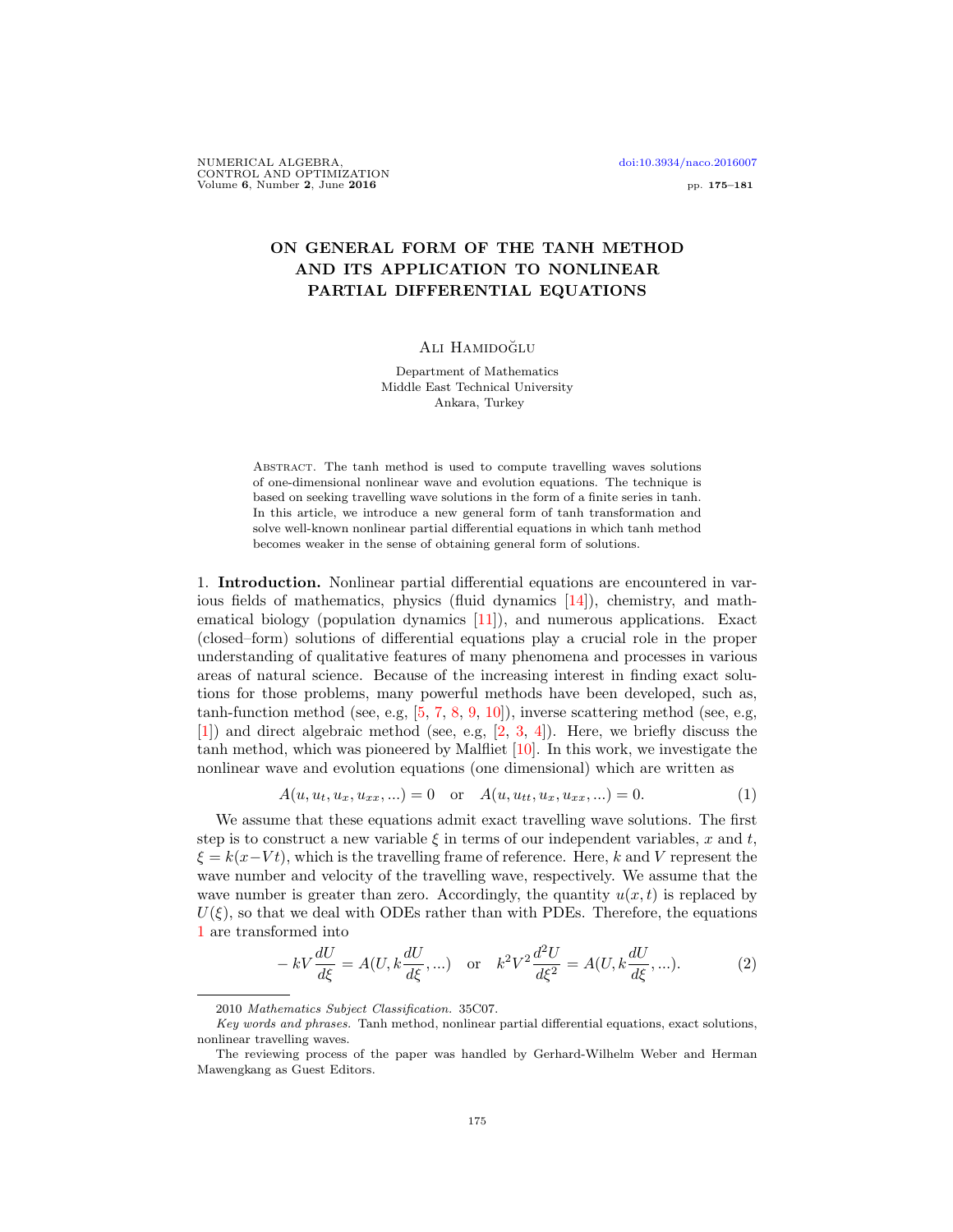176 ALI HAMIDOĞLU

In the next step, we introduce a new independent variable in terms of  $\xi$ ,

<span id="page-1-3"></span>
$$
Y = \frac{e^{\xi} + \eta e^{\eta \xi}}{e^{\xi} + e^{\eta \xi}} \qquad \text{where } \eta \in \mathbb{R},
$$
 (3)

which is the general form<sup>[1](#page-1-0)</sup> of tanh function for every fixed  $\eta \in \mathbb{R}$ . In the following section, we see that  $\eta$  generally<sup>[2](#page-1-1)</sup> changes itself depending on the problem whose travelling wave solution not only depends on travelling frame  $\xi$  but

also on  $\eta$ , which makes it more general than the one obtained from tanh method. Now if we put our new form into [2,](#page-0-1) coefficients of [2](#page-0-1) then only depends on Y.

Moreover, observe that

$$
\frac{d}{d\xi} = (-Y^2 + (\eta + 1)Y - \eta)\frac{d}{dY}.
$$

Therefore, it makes sense to attempt to find solution(s),  $U(\xi) = F(Y)$ , as a finite power series in  $Y$ ,

$$
F(Y) = \sum_{n=0}^{N} a_n Y^n,
$$
\n<sup>(4)</sup>

which incorporates solitary-wave and shock-wave profiles (see e.g.,  $[5, 7, 10]$  $[5, 7, 10]$  $[5, 7, 10]$  $[5, 7, 10]$  $[5, 7, 10]$ ). We determine the degree (N) of the power series by using the balancing procedure (see [\[5\]](#page-6-2)).

The rest of the paper is organized as follows. Section [2](#page-1-2) describes several examples of nonlinear partial differential equations and their exact form of solutions in terms of general tanh form. For each of the given problems, we firstly use an independent variable  $\xi$ , to convert the nonlinear PDEs to ordinary differential equations (ODEs). Then, we introduce a new independent variable [3,](#page-1-3) and the solution(s) we are looking for would be written as a finite power series in terms of [3.](#page-1-3) In section [3,](#page-5-0) we compare our method with the tanh method and give several insights about the future work related with the subject.

<span id="page-1-2"></span>2. Examples. In this section, we use our new transformation in well-known examples of PDEs in detail.

## <span id="page-1-5"></span>2.1. The Burgers Equation. The Burgers equations,

<span id="page-1-4"></span>
$$
\frac{\partial u}{\partial t} + u \frac{\partial u}{\partial x} - a \frac{\partial^2 u}{\partial x^2} = 0,
$$
\n(5)

is one of the most crucial nonlinear diffusion equations which is used for describing wave processes in gas dynamics, hydrodynamics, and acoustics (see, e.g, [\[5,](#page-6-2) [9\]](#page-6-5)). The positive parameter  $a$  is a dissipative effect. Here, we firstly transform Burgers equation [5](#page-1-4) into

$$
-kV\frac{dU}{d\xi} + kU\frac{dU}{d\xi} - ak^2\frac{d^2U}{d\xi^2} = 0.
$$
\n(6)

Next, we introduce

<span id="page-1-6"></span>
$$
Y = \frac{e^{\xi} + \eta e^{\eta \xi}}{e^{\xi} + e^{\eta \xi}}, \quad \eta \in \mathbb{R},
$$
\n(7)

<span id="page-1-1"></span><span id="page-1-0"></span><sup>&</sup>lt;sup>1</sup>Observe that for  $\eta = -1$ , we obtain well-known tanh transformation.

<sup>&</sup>lt;sup>2</sup>For some problems,  $\eta$  can take any value in  $\mathbb R$  regardless of the problem (see Example [2.1](#page-1-5) and Example [2.5\)](#page-5-1).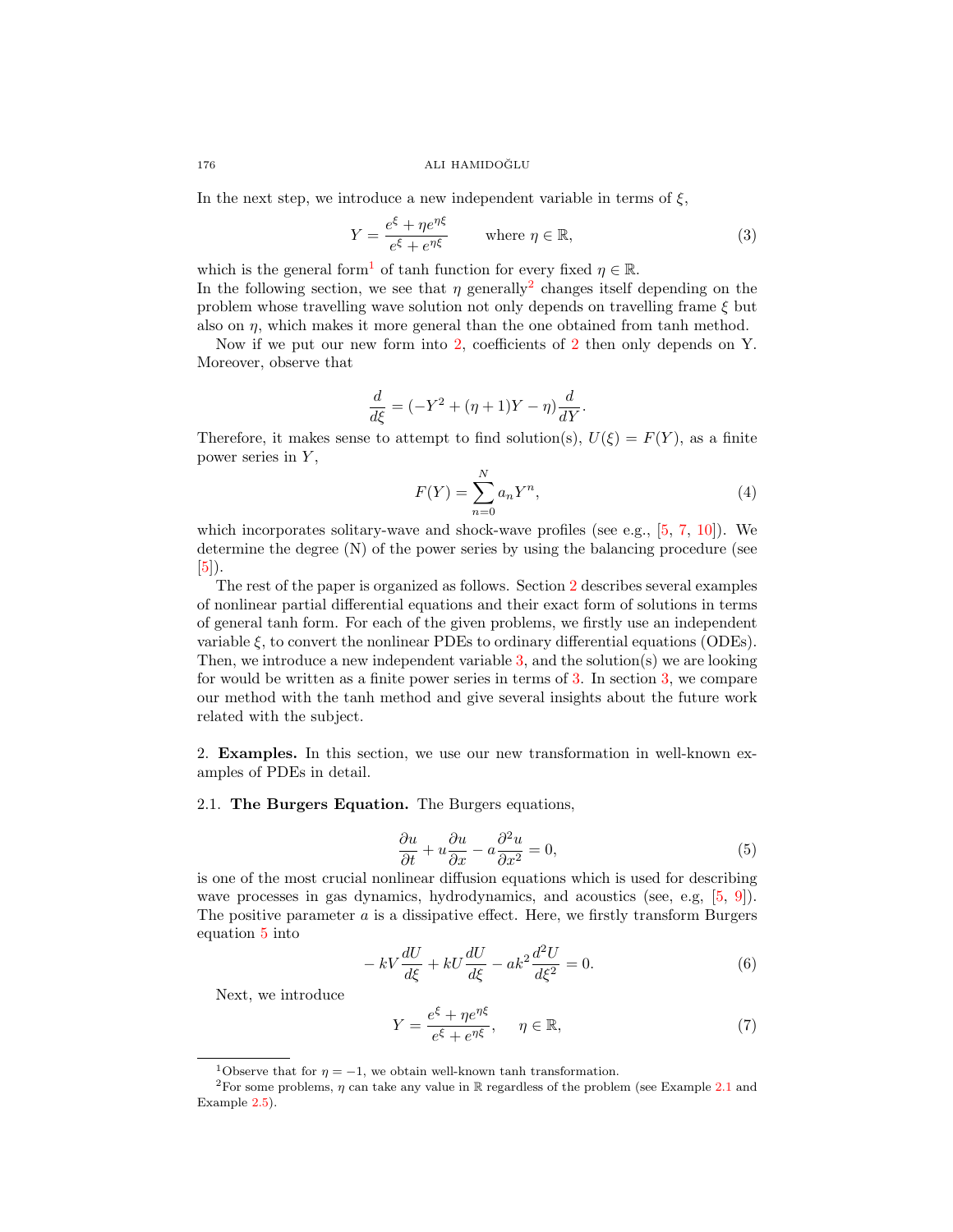which yields

<span id="page-2-0"></span>
$$
-kV(-Y^{2} + (\eta + 1)Y - \eta) \frac{dF(Y)}{dY} + kF(Y)(-Y^{2} + (\eta + 1)Y - \eta) \frac{dF(Y)}{dY}
$$

$$
-ak^{2}(-Y^{2} + (\eta + 1)Y - \eta) \frac{d}{dY} \Big[ (-Y^{2} + (\eta + 1)Y - \eta) \frac{dF}{dY} \Big] = 0.
$$
 (8)

After substitution of  $7 \text{ into } 8$  $7 \text{ into } 8$ , and balancing the highest power of Y, we obtain that  $2N + 1 = N + 2$ , i.e.,  $N = 1$ . Namely,  $F(Y) = b_1Y + b_0$ . Substitute it into the equation [8](#page-2-0) and after necessary simplifications are done, we have the following

$$
b_1 = -2ak, \qquad b_0 = ak(\eta + 1) + V, \quad \forall \eta \in \mathbb{R},
$$

or

$$
u(x,t) = (ak(\eta + 1) + V) - 2ak \frac{e^{k(x-Vt)} + \eta e^{\eta k(x-Vt)}}{e^{k(x-Vt)} + e^{\eta k(x-Vt)}}
$$

for  $\eta \in \mathbb{R}$ .

### 2.2. The Fisher Equation. The Fisher equation (see e.g.,  $[5, 11, 12]$  $[5, 11, 12]$  $[5, 11, 12]$  $[5, 11, 12]$  $[5, 11, 12]$ ):

<span id="page-2-1"></span>
$$
\frac{\partial u}{\partial t} = \frac{\partial^2 u}{\partial x^2} + au(1 - u). \tag{9}
$$

where the positive parameter  $a$  is a dissipative effect. To obtain the solution, we first need to transform [9](#page-2-1) into

$$
- kV \frac{dU(\xi)}{d\xi} = k^2 \frac{d^2 U(\xi)}{d\xi^2} + aU(\xi)(1 - U(\xi)).
$$
 (10)

Now, using our transformation, we get the system in terms of  $Y$ ,

$$
kV(-Y^{2} + (\eta + 1)Y - \eta) \frac{dF(Y)}{dY} + aF(Y)(1 - F(Y))
$$
  
+k<sup>2</sup>(-Y<sup>2</sup> + (\eta + 1)Y - \eta) \left[ \frac{d}{dY} \left[ (-Y^{2} + (\eta + 1)Y - \eta) \frac{dF(Y)}{dY} \right] \right] = 0.

After balancing the highest power of Y, we get  $2N = N + 2$ , i.e.,  $N = 2$ . Here, in this problem, we search our solution as  $F(Y) = b_0(1 - Y)^2$  (see e.g, [\[5\]](#page-6-2)). After necessary arrangements, we have the following

$$
Y^4(6b_0k^2 - ab_0^2) + Y^3(-2b_0kV - 10b_0k^2\eta - 14b_0k^2 + 4ab_0^2) + Y^2(2b_0kV\eta
$$
  
+4b\_0kV + 4b\_0k^2\eta^2 + 22b\_0k^2\eta + 10b\_0k^2 - 6ab\_0^2 + ab\_0) + Y(-8b\_0k^2\eta^2 - 14b\_0k^2\eta  
-2b\_0k^2 + 4ab\_0^2 - 2ab\_0 - 4b\_0kV\eta - 2b\_0kV) + (2b\_0kV\eta + 4b\_0k^2\eta^2 + 2b\_0k^2\eta - ab\_0^2  
+ab\_0) = 0.

The equality holds if and only if each coefficient of powers of Y vanishes. After required computations, we have the following two cases:

$$
\eta = 1 - \frac{\sqrt{6a}}{6k}, \qquad V = \frac{5\sqrt{a}}{\sqrt{6}}, \qquad b_0 = \frac{6k^2}{a}, \qquad k \neq 0.
$$
\n(11)

and

$$
\eta = 1 + \frac{\sqrt{6a}}{6k}, \qquad V = -\frac{5\sqrt{a}}{\sqrt{6}}, \qquad b_0 = \frac{6k^2}{a}, \qquad k \neq 0.
$$
\n(12)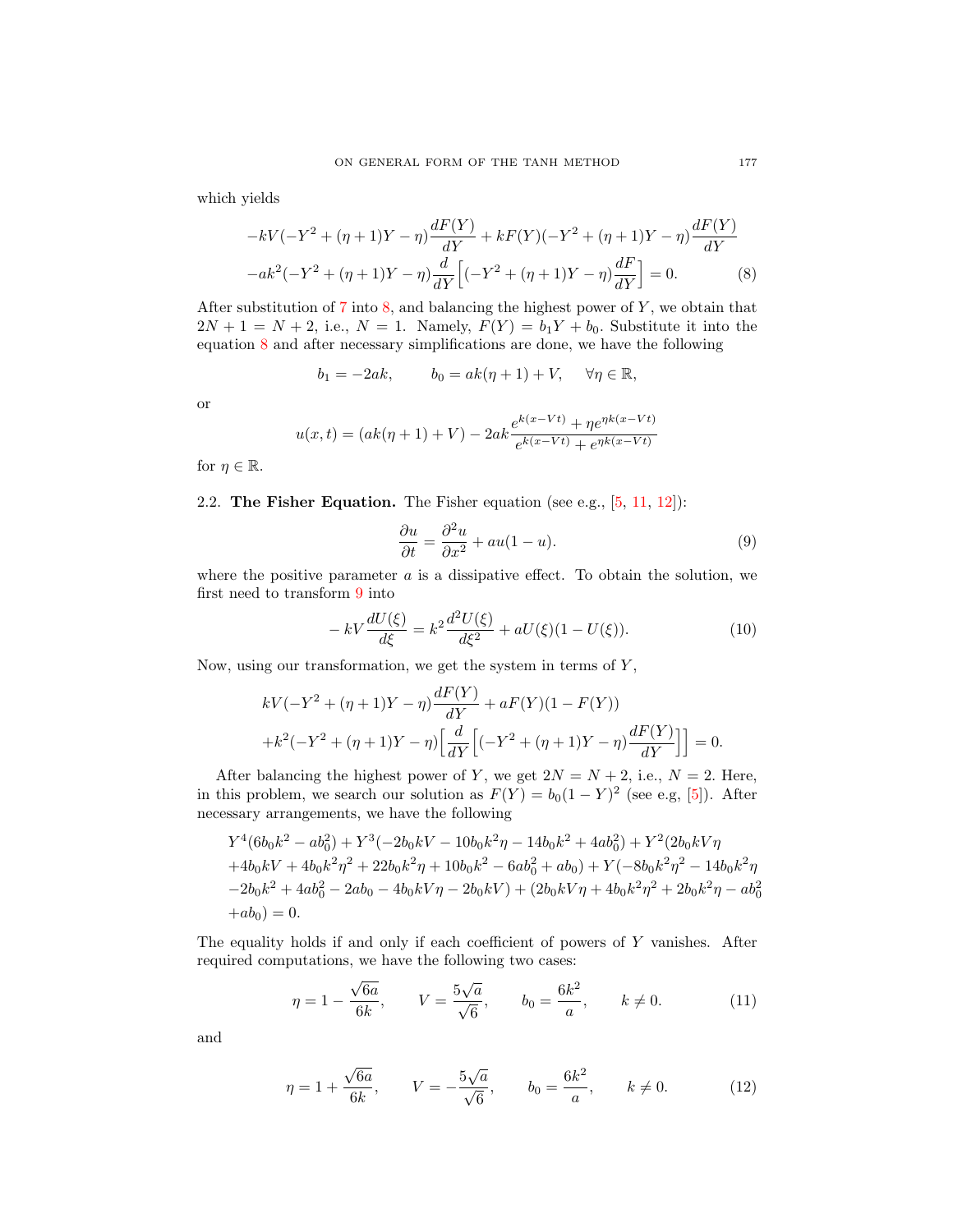2.3. The Korteweg-de Vries  $(KdV)$  Equation. KdV equation is used in many applications of nonlinear mechanics and theoretical physics for describing one dimensional nonlinear dispersive nondissipative waves. Here, we consider the following KdV equation (see, e.g., [\[5\]](#page-6-2)):

<span id="page-3-0"></span>
$$
\frac{\partial u}{\partial t} + u \frac{\partial u}{\partial x} + b \frac{\partial^3 u}{\partial x^3} = 0.
$$
 (13)

The positive parameter  $b$  refers to a dispersive effect. Here, we transform  $13$  into

<span id="page-3-1"></span>
$$
-kV\frac{dU}{d\xi} + kU\frac{dU}{d\xi} + bk^3\frac{d^3U}{d\xi^3} = 0.
$$
\n(14)

Then, we introduce

<span id="page-3-2"></span>
$$
Y = \frac{e^{\xi} + \eta e^{\eta \xi}}{e^{\xi} + e^{\eta \xi}}, \quad \eta \in \mathbb{R}.
$$
 (15)

Now set  $\psi = -Y^2 + (\eta + 1)Y - \eta$  and convert [14](#page-3-1) into

<span id="page-3-3"></span>
$$
-kV\psi \frac{dF(Y)}{dY} + kF(Y)\psi \frac{dF(Y)}{dY} + bk^3\psi \frac{d}{dY} \left\{\psi \frac{d}{dY} \left[\psi \frac{dF(Y)}{dY}\right]\right\} = 0.
$$
 (16)

Substitute equation  $15$  into  $16$  and balance the highest powers of Y, we obtain  $2N + 1 = N + 3$ , or  $N = 2$ . Now, in this problem, we search our solution as  $F(Y) = a_0 + a_2 Y^2$ , (i.e., we assume that the coefficient of Y is zero) and put this into the equation [16,](#page-3-3) and do necessary arrangements, at the end we have the following

$$
Y^5(-24a_2bk^2 - 2a_2^2) + Y^4(54a_2bk^2(\eta + 1) + 2a_2^2(\eta + 1)) +
$$
  
+
$$
Y^3(-38a_2bk^2(\eta^2 + 1) - 116a_2bk^2\eta - 2a_2^2\eta - 2a_2a_0 + 2a_2V) +
$$
  
+
$$
Y^2(8a_2bk^2(\eta^3 + 1) + 76a_2bk^2\eta(\eta + 1) + 2a_0a_2(\eta + 1) - 2a_2(\eta + 1)V) +
$$
  
+
$$
Y(-14a_2bk^2\eta(\eta^2 + 1) - 44a_2bk^2\eta^2 - 2a_2a_0\eta + 2a_2V\eta) + 6a_2bk^2\eta^2(\eta + 1)
$$
  
= 0.

Above equality holds if each coefficient of the power of  $Y$  should be zero. As we realize from the last coefficient,  $6a_1bk^2\eta^2(\eta+1) = 0$ , i.e.,  $\eta = -1$  and from the first coefficient, we obtain  $a_2 = -12bk^2$ . Also, from the coefficient of  $Y^3$ , we get  $a_0 = V + 8bk^2$ . Hence, under these assumptions on  $\eta$ ,  $a_2$  and  $a_0$  we have the equality. In this problem, we observe that  $\eta = -1$  which makes our transformation to become tanh transformation. At the end we obtain our solution

$$
u(x,t) = (V + 8bk^2) - 12bk^2 \tanh^2(k(x - Vt)).
$$
\n(17)

2.4. The Fitzhugh-Nagumo Equation. The Fitzhugh-Nagumo equation arises in population genetics and models the transmission of nerve impulses (see, e.g., [\[12\]](#page-6-11))

<span id="page-3-4"></span>
$$
\frac{\partial u}{\partial t} = \frac{\partial^2 u}{\partial x^2} - u(1 - u)(a - u),\tag{18}
$$

In this problem, we assume that  $a^2 - a + 1 \neq 0$ . We firstly convert the PDE [18](#page-3-4) into ODE, by the same method

$$
- kV \frac{dU(\xi)}{d\xi} = k^2 \frac{d^2 U(\xi)}{d\xi^2} - U(\xi)(1 - U(\xi))(a - U(\xi)).
$$
 (19)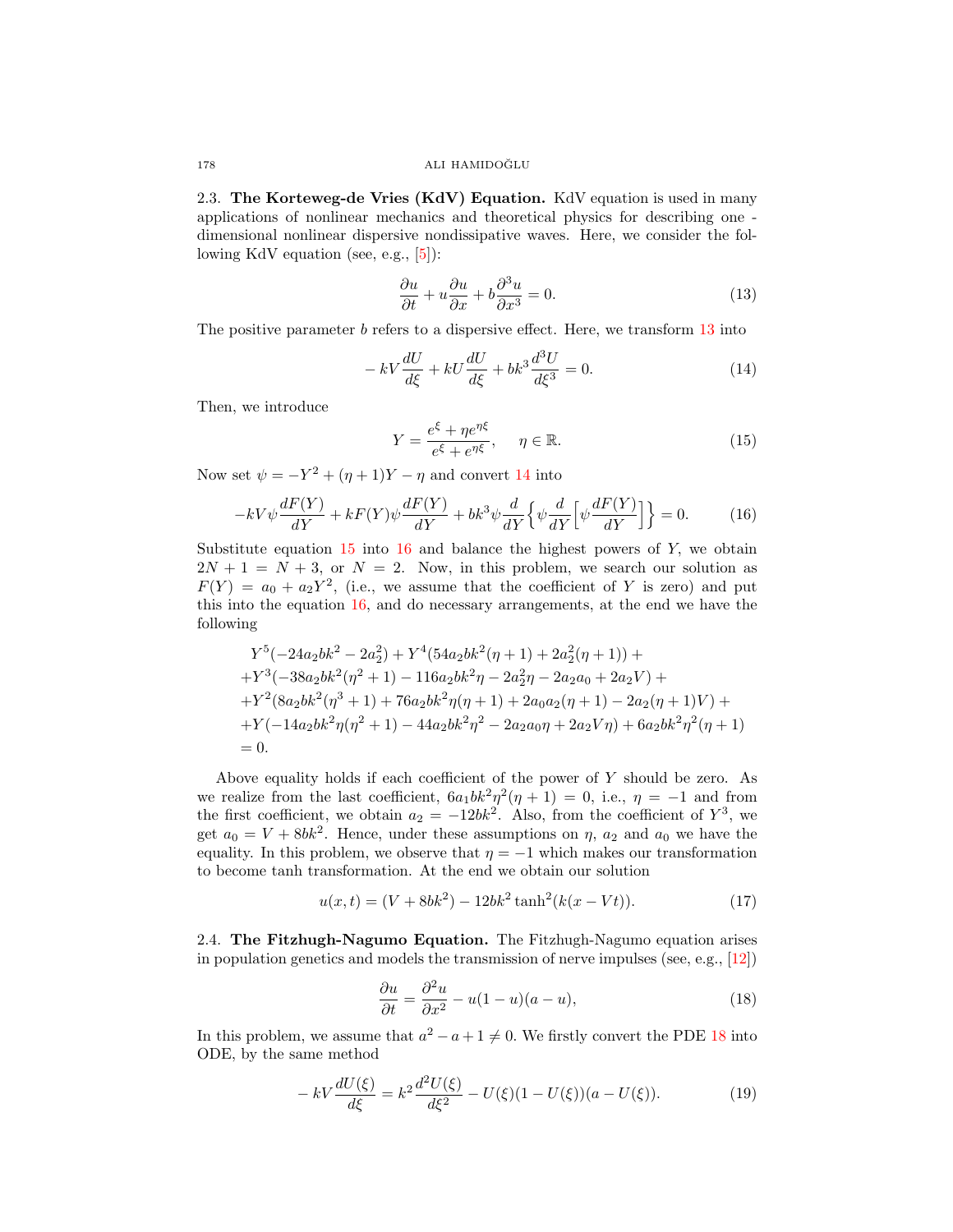Now, using our transformation, we get the following

$$
kV(-Y^{2} + (\eta + 1)Y - \eta) \frac{dF(Y)}{dY} - F(Y)(1 - F(Y))(a - F(Y)) +
$$
  
+ $k^{2}(-Y^{2} + (\eta + 1)Y - \eta) \left[ \frac{d}{dY} \left[ (-Y^{2} + (\eta + 1)Y - \eta) \frac{dF(Y)}{dY} \right] \right] = 0.$ 

Balancing the highest powers of Y, we have  $N + 2 = 3N$ , or  $N = 1$ . Hence we obtain  $F(Y) = s_0 + s_1 Y$ , i.e., we have the following

<span id="page-4-0"></span>
$$
Y^3(-s_1^3 + 2k^2s_1) + Y^2(-3k^2s_1(\eta + 1) + s_1^2(a+1) - 3s_1^2s_0 - kVs_1) +
$$
  
+ 
$$
Y(k^2s_1(\eta^2 + 1) + 4k^2\eta s_1 + 2s_1s_0(a+1) - as_1 - 3s_1s_0^2 + kV(\eta + 1)s_1) +
$$
  
+ 
$$
(-k^2s_1\eta(\eta + 1) + s_0^2(a+1) - s_0^3 - as_0 - kV\eta s_1) = 0.
$$
 (20)

The equality  $20$  holds when each coefficient of power of Y vanishes. Hence, from the first coefficient, we obtain that  $s_1^2 = 2k^2$  and for  $\eta \neq -1$  (we consider the case in which  $\eta = -1$  later), we get  $V = -3k(\eta + 1)$  and  $s_0 = (a + 1)/3$  from second coefficient. By using these values, we obtain the following equality from the third coefficient

<span id="page-4-2"></span>
$$
\frac{a^2 - a + 1}{6} = k^2(\eta^2 + \eta + 1).
$$
 (21)

From the last coefficient, we have

<span id="page-4-1"></span>
$$
\frac{(a-2)(2a-1)(a+1)}{54k^2} = -s_1\eta(\eta+1). \tag{22}
$$

We further assume that  $a - 2 \neq 0$ ,  $2a - 1 \neq 0$  and  $a + 1 \neq 0$  to make the left hand side of [22](#page-4-1) to be non-zero. From [21](#page-4-2) and 22 together, the following cases are obtained:

> Case 1.  $\eta = \frac{1-2a}{2}$  $\frac{1-2a}{a-2}, \quad k = \pm \frac{(a-2)}{3\sqrt{2}}$ 3 √  $\frac{2}{2}$ ,  $s_1 = \frac{2-a}{3}$  $\frac{a}{3}$ . Case 2.  $\eta = \frac{a+1}{2}$  $\frac{a+1}{a-2}$ ,  $k = \pm \frac{(a-2)}{3\sqrt{2}}$ 3 √  $\frac{2}{2}$ ,  $s_1 = \frac{2-a}{3}$  $\frac{a}{3}$ . **Case 3.**  $\eta = \frac{1-2a}{1}$  $\frac{1-2a}{a+1}, \quad k = \pm \frac{(a+1)}{3\sqrt{2}}$ 3 √  $\frac{1}{2}$ ,  $s_1 = -\frac{a+1}{3}$  $\frac{1}{3}$ . Case 4.  $\eta = \frac{a-2}{a}$  $\frac{a-2}{a+1}$ ,  $k = \pm \frac{(a+1)}{3\sqrt{2}}$ 3 √  $\frac{1}{2}$ ,  $s_1 = -\frac{a+1}{3}$  $\frac{1}{3}$ . Case 5.  $\eta = \frac{a+1}{1-a}$  $\frac{a+1}{1-2a}, \quad k = \pm \frac{(2a-1)}{3\sqrt{2}}$ 3 √  $\frac{(n-1)}{2}$ ,  $s_1 = \frac{2a-1}{3}$  $\frac{1}{3}$ . Case 6.  $\eta = \frac{a-2}{1-a}$  $\frac{a-2}{1-2a}, \quad k = \pm \frac{(2a-1)}{3\sqrt{2}}$ 3 √  $\frac{(n-1)}{2}$ ,  $s_1 = \frac{2a-1}{3}$  $\frac{1}{3}$ .

Hence, from each case we obtain the solution of [18.](#page-3-4) Now let us consider the case  $\eta = -1$ , which is the case that the special transformation turns out to be tanh transformation. More precisely, if  $\eta = -1$  in the equation [20,](#page-4-0) then after necessary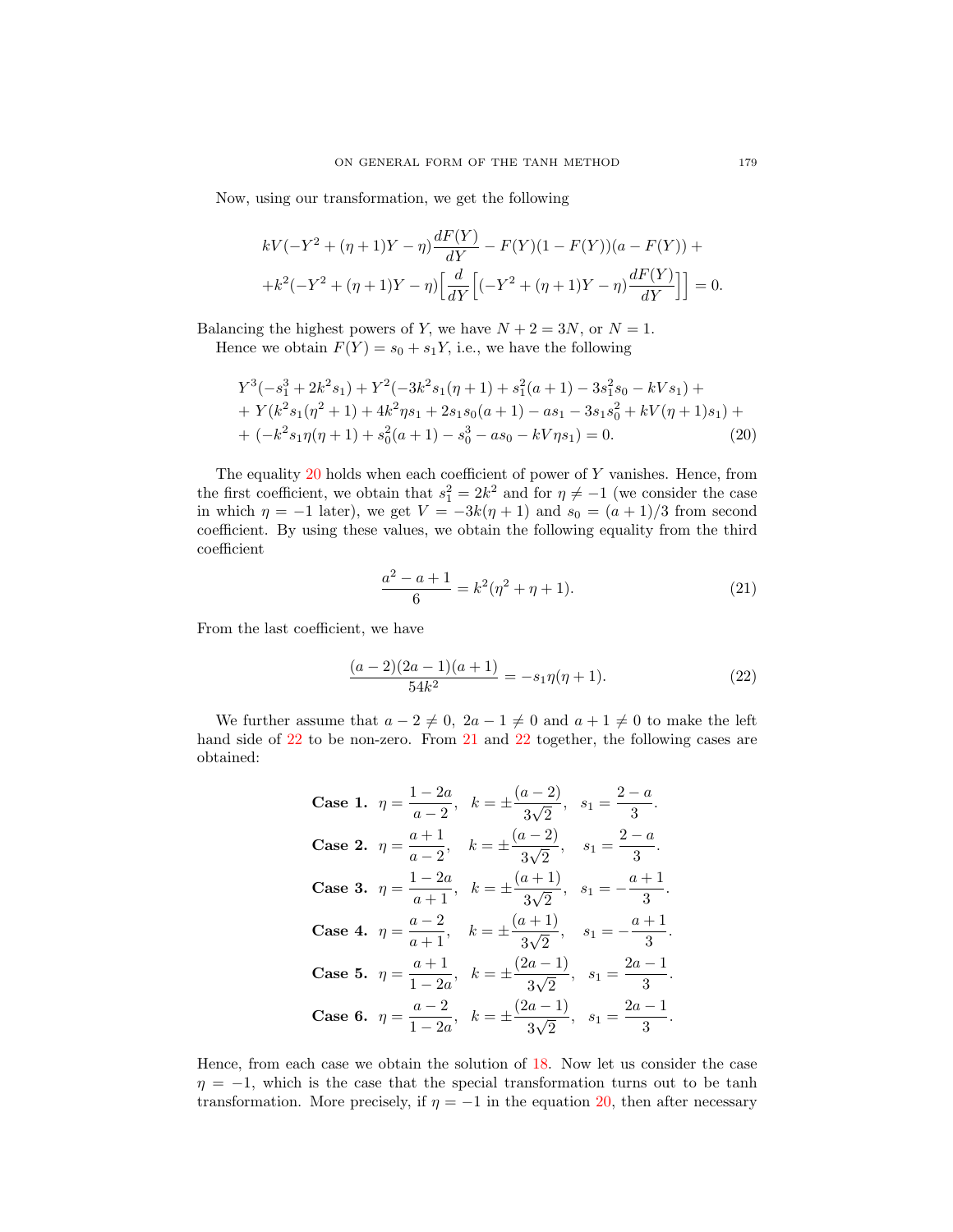computations, the following cases are obtained: √

Case 1. 
$$
s_0 = \frac{1}{2}
$$
,  $s_1 = \frac{1}{2}$ ,  $k = \pm \frac{\sqrt{2}}{4}$ ,  $V = \pm \frac{2a - 1}{\sqrt{2}}$ .  
\nCase 2.  $s_0 = \frac{a}{2}$ ,  $s_1 = \frac{a}{2}$ ,  $k = \pm \frac{\sqrt{2}a}{4}$ ,  $V = \pm \frac{a(2 - a)}{\sqrt{2}}$ .  
\nCase 3.  $s_0 = \frac{1}{2}(a + 1)$ ,  $s_1 = \frac{1}{2}(1 - a)$ ,  $k = \pm \frac{\sqrt{2}}{4}(1 - a)$ ,  $V = \pm \frac{a^2 - 1}{\sqrt{2}}$ .

<span id="page-5-1"></span>2.5. The Landau-Ginburg-Higgs Equation. Now, we consider the following nonlinear differential equation:

<span id="page-5-2"></span>
$$
\frac{\partial^2 u}{\partial t^2} - \frac{\partial^2 u}{\partial x^2} - m^2 u + n^2 u^3 = 0,
$$
\n(23)

where  $m$ ,  $n$  are real non-zero constants (e.g., see [\[6\]](#page-6-12), [\[13\]](#page-6-13)).

First of all, we convert the PDE [23](#page-5-2) into ODE, i.e.,

$$
k^{2}(V^{2}-1)\frac{d^{2}U(\xi)}{d\xi^{2}} - m^{2}U(\xi) + n^{2}U^{3}(\xi) = 0.
$$
 (24)

Now, using our transformation, we get the following

$$
k^{2}(V^{2}-1)(-Y^{2}+(\eta+1)Y-\eta)\frac{d}{dY}\left[(-Y^{2}+(\eta+1)Y-\eta)\frac{dF}{dY}\right]-m^{2}F
$$
  
+ $n^{2}F^{3}=0,$ 

where  $F := F(Y) = \sum_{n=0}^{N} a_n Y^n$ . Balancing the highest powers of Y, we have  $N + 2 = 3N$ , or  $N = 1$ . Namely, we obtain  $F(Y) = a_0 + a_1Y$ . Putting  $F(Y)$  into the above equation and do required computations, we have the following

<span id="page-5-3"></span>
$$
Y^3(a_1^3n^2 - 2a_1k^2(1 - V^2)) +
$$
  
\n
$$
Y^2(3a_1k^2(\eta + 1)(1 - V^2) + 3a_0a_1^2n^2) +
$$
  
\n
$$
Y(3a_0^2a_1n^2 - a_1k^2(1 - V^2)(4\eta + \eta^2 + 1) - a_1m^2) +
$$
  
\n
$$
(a_1k^2\eta(\eta + 1)(1 - V^2) - a_0m^2 + a_0^3n^2) = 0.
$$
\n(25)

Equality holds if and only if all coefficients of the equation [25](#page-5-3) vanishes. Hence, after doing necessary calculations, we find that

$$
a_1 = \pm \frac{2m}{n(\eta - 1)}, \quad a_0 = \pm \frac{m(\eta + 1)}{n(\eta - 1)}, \quad k = \pm \frac{\sqrt{2}m}{(\eta - 1)\sqrt{1 - V^2}}, \quad \eta \neq 1, V \neq \pm 1.
$$

Also, one can easily prove that, for the case  $V = \pm 1$ , we have constant solution for [23.](#page-5-2) However, when  $\eta = 1$  and  $V \neq \pm 1$  in the equation [25,](#page-5-3) we get  $m = 0$  which is not the case. Hence, no solution exists when  $\eta = 1$ .

<span id="page-5-0"></span>3. Conclusion. In this paper, we introduce a new technique, by constructing a new model which is the general form of tanh function, whereby we obtain exact solutions in case of the nonlinear PDEs. As it is known well, the tanh method gives us a solution which depends only on travelling frame  $\xi$  (see [\[5,](#page-6-2) [7,](#page-6-3) [8\]](#page-6-4)). In our model, we see that the solution not only depends on travelling frame  $\xi$ , but also  $\eta$ which characterizes the travelling wave solution. In fact, for each  $\eta$ , the solution is changing its structure, which makes it more general than one that is obtained from tanh method.

In this work, we investigate well-known one dimensional nonlinear PDEs on which no boundary conditions are imposed. It would be interesting to analyze nonlinear